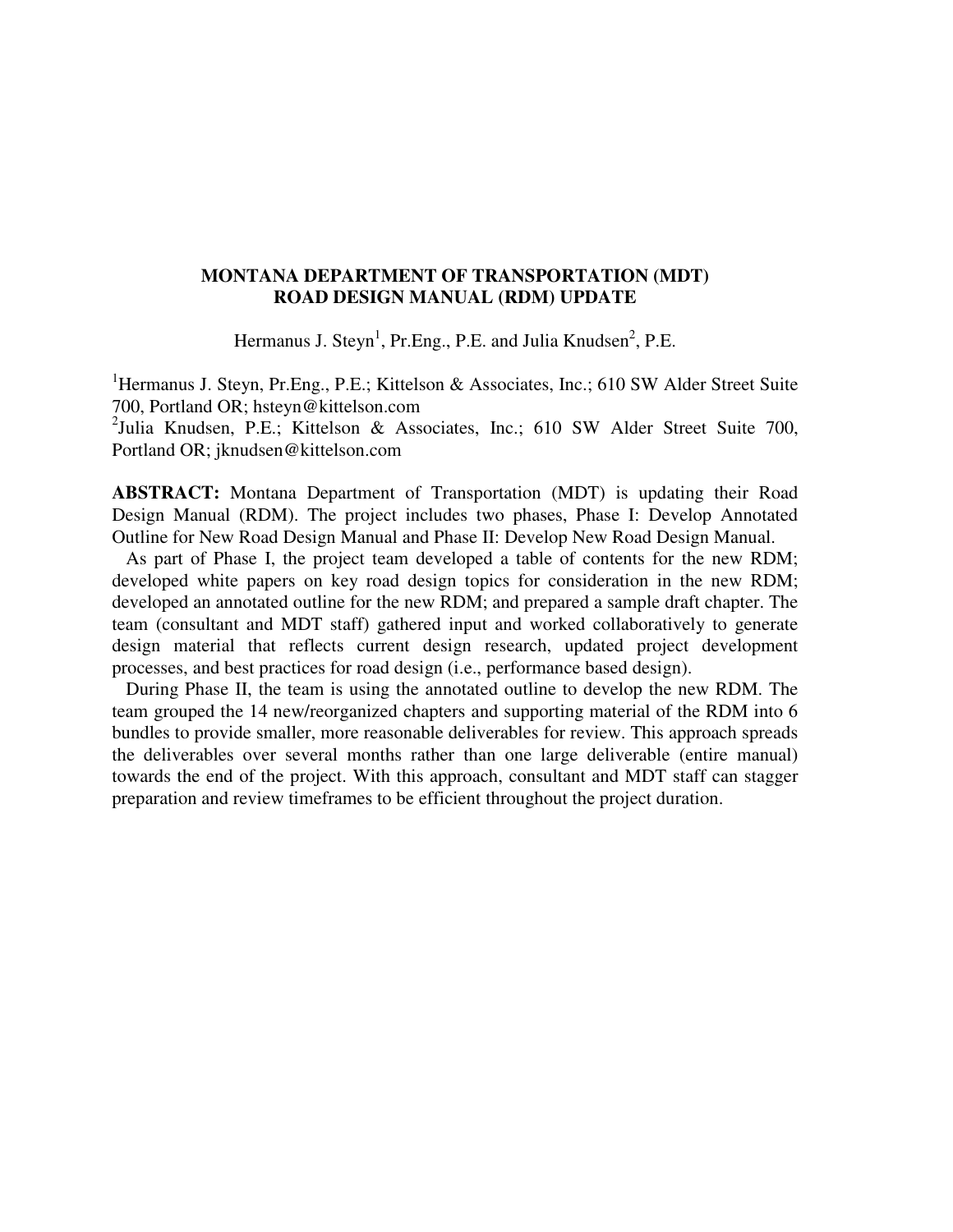# **INTRODUCTION**

 The existing Montana Department of Transportation (MDT) Road Design Manual (RDM) was previously updated in the 1990's. Since that time, MDT has prepared numerous design memoranda to reflect new design methodologies and standards. MDT appointed Kittelson & Associates, Inc. (KAI) to update the RDM to reflect the latest national design methodologies, guidelines, and standards. In addition, the updated manual will be presented in an updated format with links to other references and material to provide designers with a user-friendly resource for their projects (MDT RDM2016).

 An important element of developing the manual is understanding MDT's structure and the interaction between respective departments. The overall goals were to take a fresh look at roadway design from a national perspective, streamline the design approach, as well as minimize repetitiveness, especially between departments within MDT. Finally, the objective was to effectively communicate engineering principles and remind engineers that design is more than just applying a standard from a table, but rather understanding the tradeoffs and how design, safety and operations interact during the design of a project.

# **APPROACH FOR UPDATING THE RDM**

 The project team (KAI and MDT staff) developed a two-phase approach to provide an opportunity for the team to take a fresh look at the RDM, not spending excessive time early in the project, but developing an outline prior to delving into the material development. Phase I – Establishing Annotated Outline

Based on brainstorming sessions, the project team outlined the following Phase I tasks:

- Establish a table of contents;
- Develop white papers on key road design topics for consideration;
- Develop an annotated outline; and
- Prepare a sample chapter illustrating the format of chapters, text style, exhibits (e.g., figures, tables), headers, footers, and margins. "Author Notes" located in the margin of the page are introduced which allow an opportunity for key considerations to be emphasized and additional references added.

 After MDT accepted the Phase I deliverables, the project team proceeded with Phase II. Phase II – Developing New Road Design Manual

 The project team used the annotated outline as the framework to develop the RDM. We grouped the 14 new/reorganized chapters and supporting material of the RDM into six (6) bundles to provide smaller, more reasonable deliverables (volume/size) to MDT for review. This approach spreads the deliverables over several months rather than one large deliverable (entire manual) towards the end of the project. With this approach, KAI and MDT staff can stagger preparation and review timeframes to be efficient throughout the project duration. In addition, the objective is to accept each chapter as a final Draft deliverable, with only minor modifications when the chapters are combined into the final Draft RDM manual. The following stepped approach describes a typical schedule for the preparation of each chapter bundle from the annotated outline to the draft chapters to the final chapters.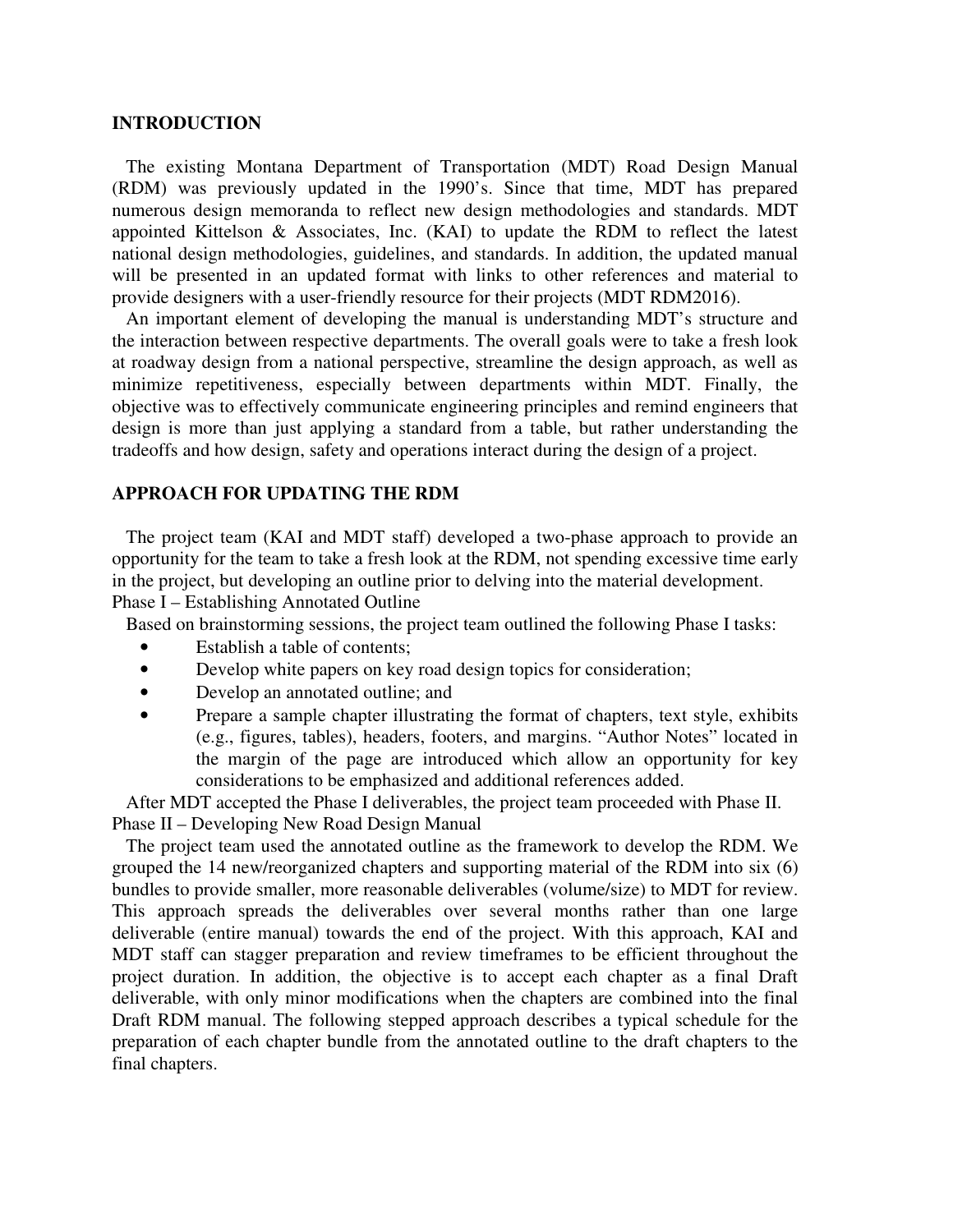- Step #1: KAI and MDT staff setup a "pre-development" telephone conference to confirm chapter bundle develop based on the Annotated Outline. KAI commences developing chapter bundle for internal KAI review
- Step #2: KAI performs review and refines draft of chapters for MDT submittal
- Step #3: KAI submits bundle of Draft Chapters to MDT and presents this information in an overview format to MDT via a "submittal" telephone conference call. MDT staff review Draft and provides comments to KAI at least one week prior to a scheduled video conference call or in-person workshop.
- Step #4: KAI incorporates the comments from MDT received during the video conference call or in-person workshop and creates the Updated Draft Chapters.
- Step #5: KAI submits Updated DRAFT Chapters to MDT, and MDT staff conduct second review for final task deliverables.
- Step #6: KAI incorporates the comments from MDT and submits the Final DRAFT Chapters for new RDM assembly.

# **INCORPORATING PERFORMANCE-BASED DESIGN IN THE RDM**

 Incorporating a performance-based road design approach into the road design project development process enables designers to make informed decisions about the performance tradeoffs. This is especially helpful when developing solutions in fiscally and physically constrained environments. National activities and publications, such as Federal Highway Administration's (FHWA) Performance-Based Practical Design initiatives and National Cooperative Highway Research Program (NCHRP) Report 785, Performance-Based Analysis of Geometric Design of Highways and Streets, have resulted in a framework for how this approach can be executed within a design project (Ray 2014). While design teams may have been using similar practical design approaches in the past, clear documentation of a performance-based approach can encourage effective problem-solving, collaborative decision-making, and an overall greater return on infrastructure investments.

 The MDT project development process is similar to national recognized project development processes. The majority of MDT projects are developed from the planning stage to the construction stage by the same design team. The typical activities within a MDT project are executed through four primary stages: Scoping, Design, Right-of-Way, and Construction. Figure 1 illustrates where MDT's project development process, the nationally recognized project development process, and performance-based road design approach coincide with each other.

 Throughout the chapters designers are reminded of the applying the performance-based road design approach to assist documenting their decisions. A performance-based design approach and the tools presented in this approach, provide an effective way to evaluate the performance measures, understand the tradeoffs of design decisions, and document the process.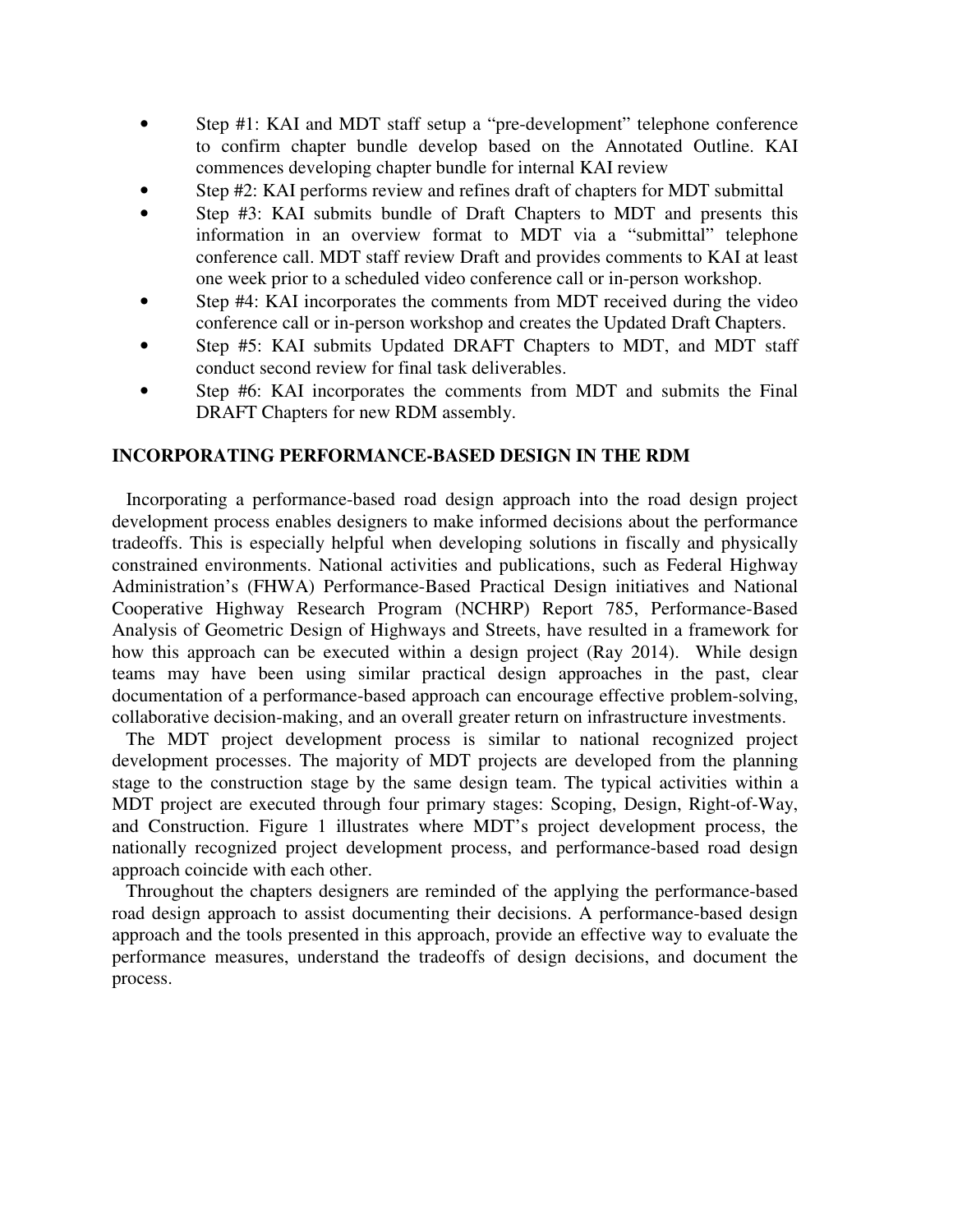

**Figure 1 - Relationship between Project Development Processes (RDM Exhibit 1-3)** 

# **OVERVIEW OF CHAPTERS AND SUPPLEMENTAL DOCUMENTS**

 This section highlights key information that is documented in the respective chapters and supplemental documentation. As part of the RDM development, KAI also collaborated with MDT staff to develop a stand-alone MDT Geometric Design Standards document that summarizes all of the design standards for MDT facilities (MDT GDS 2016). The RDM references this document regularly to encourage designers to understand the background and principles, while also referencing the criteria recommended and required by MDT.

# **Chapter 1 - Road Design Guidelines and Procedures**

 Chapter 1 introduces the RDM by describing the manual's purpose, scope, and primary definitions. This chapter presents the nationally recognized perspective of the project development process and introduces topics such as performance-based road design and multimodal design considerations. The chapter includes an overview of MDT road design activities, process, and project coordination. This chapter sets the basis for the entire manual by outlining key concepts and providing a fundamental understanding of the design policies and procedures for executing a design project within MDT.

 *Highlights: A key objective was illustrating how the MDT design process aligns with the nationally recognized project development process, as well as implementing a performance-based design approach. This chapter highlights current research and performance tools that may help a designer understand the tradeoffs between design, safety and operations.*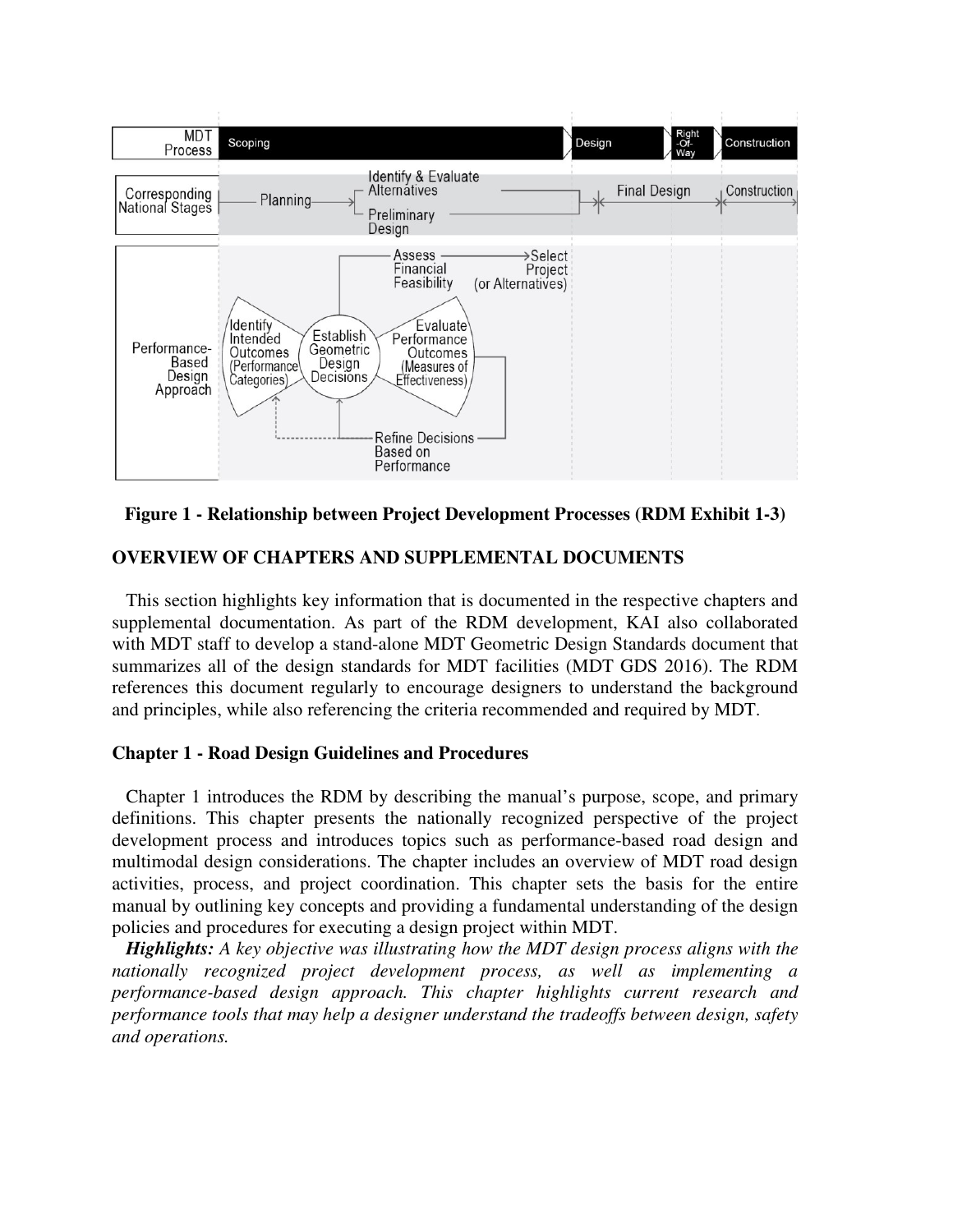### **Chapter 2 - Basic Design Controls**

 Roadway design is predicated on basic controls that establish the overall objective of the highway facility and identify the basic purpose of the highway project. Understanding the distinction of the basic design controls and geometric design criteria is fundamental to executing a design approach that meets the desired outcomes of a project. The design controls are attributes, values, or qualities that influence discrete geometric element dimensions or considerations. Design criteria are dimensions and values that meet design control needs, such as curve radius, cross-section, and merge lengths.

 The chapter outlines the basic design controls for the criteria that impact roadway design. This includes a discussion on the functional classification system, speed, traffic volume controls, access control, sight distance, and the design exception process. This chapter consistently references the MDT Geometric Design Standards that present design criteria for the design controls (MDT GDS 2016). Identifying the controls that impact the criteria can help a designer understand how the design decisions can impact the performance measures related to the overall project desired outcomes.

 *Highlights: Chapter 2 emphasizes the idea that the design controls and associated criteria provide a platform for the designer to make thoughtful evaluations of the project needs and context. Design decisions may result in changing various design criteria to achieve the overall purpose of the project and/or more effectively serve the various users of the facility. The design exception process is meant to help document the design decisions (changes to criteria based on project context) and provide a framework for balancing the importance of geometrics, safety, and operations, as well as considering tradeoffs.* 

## **Chapter 3 – Horizontal Alignment**

 The horizontal alignment of a roadway, as well as the vertical alignment and cross section, will have an impact on the safety and operational performance for various road users, as well as construction and maintenance costs. This chapter presents the basic design principles for designing horizontal alignment elements, including a discussion of the different types of horizontal curves and methods of achieving superelevation.

 *Highlights: A key element of Chapter 3 was updating the information in this chapter to be consistent with the most recent version of the American Association of State Highway and Transportation Officials (AASHTO) A Policy on Geometric Design of Highways and Streets (Green Book) (AASHTO Policy 2011). In addition, this chapter clarifies MDT's recommended method for superelevation axis of rotation.* 

#### **Chapter 4 – Vertical Alignment**

 The roadway vertical alignment may play an important role in a roadway's safety, aesthetics and project costs. This chapter provides guidance on vertical alignment elements including: coordination with other design elements; laying out a profile grade line; guidance on grades including maximum and minimum allowable grades; principles and application of vertical curves; and minimum vertical clearances.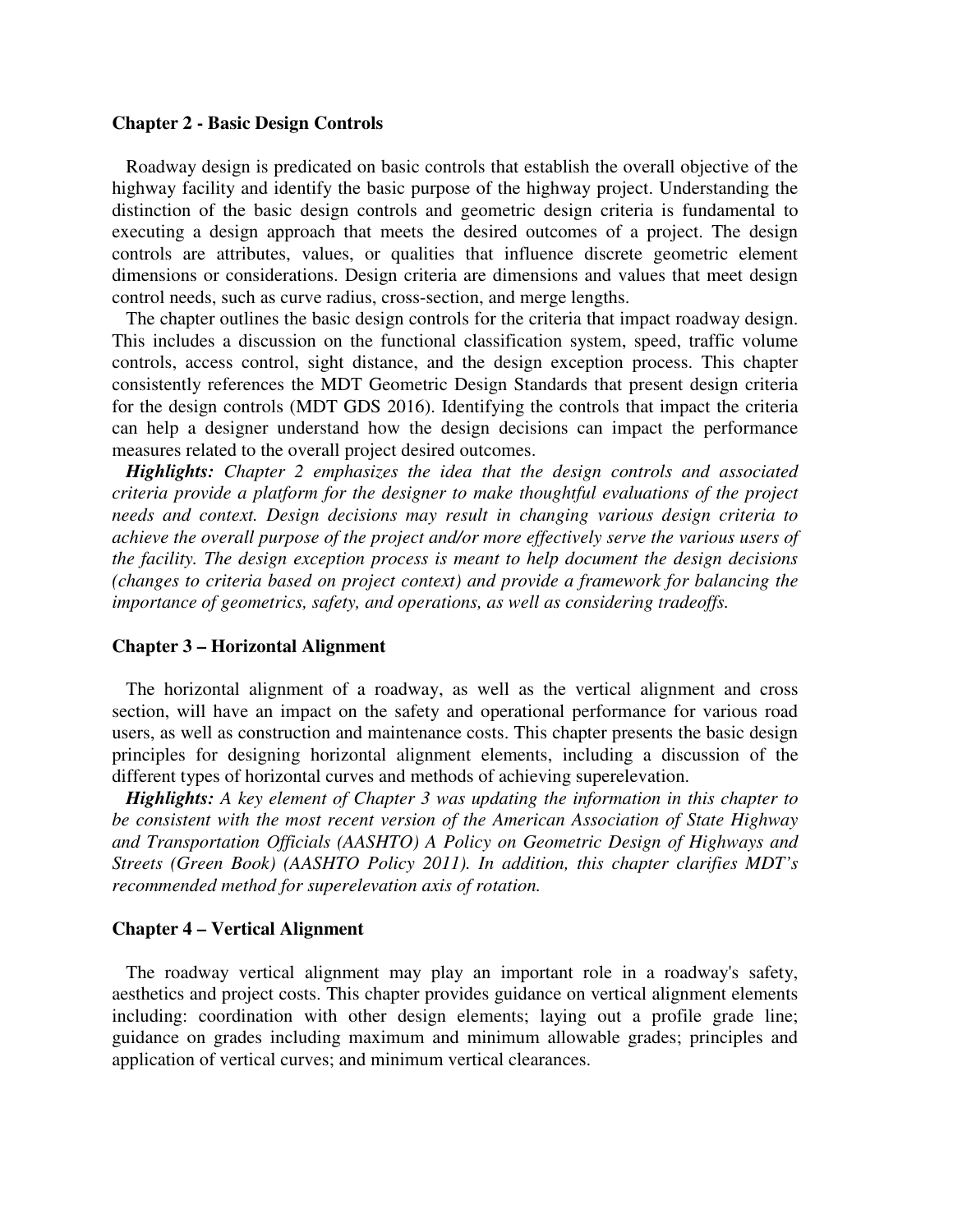*Highlights: Chapter 4 provides a discussion on the coordination of horizontal and vertical alignment that should be integrated to enhance safety and improve operations.* 

# **Chapter 5 – Cross Section Elements**

 The roadway cross section can play an important role in the basic operational and safety features for the roadway and has a significant impact on the project cost, especially for earthwork. This chapter provides guidance in the design of cross section elements, including the roadway section, shoulders, bicycle lanes, two-way left-turn lanes, on-street parking, curbs, sidewalks, medians, landscape areas, and side slopes. In addition, this chapter provides several typical sections for various roadway types.

 *Highlights: The development of Chapter 5 included new, enhanced sections on key design elements such as dedicated bicycle facilities, pedestrian facilities, and the use of speed reduction treatments.* 

#### **Chapter 6 – Intersections and Interchanges**

 Intersections and interchanges are an important part of the transportation system. These intersection nodes create access and provide mobility on a facility; however, they are also a location of inherent conflict. The operational efficiency, capacity, safety, and cost of the transportation system depend largely upon their respective designs, especially in urban areas. The primary design objectives of intersections and interchanges are:

- Minimize the potential for and the severity of conflicts among motor vehicles, bicycles, and pedestrians;
- Provide for the convenience, ease, and comfort of all users;
- Provide adequate capacity; and
- Examine potential system-wide impacts, especially for new construction.

 Chapter 6 discusses the geometric design of at-grade intersections typically conducted by the road designer including intersection traffic control, intersection alignment, intersection profile, and turning radii. It provides an overview of lanes at intersections, approaches, multimodal design considerations, speed reduction treatments, as well as alternative forms of intersections, including roundabouts, and interchanges.

 *Highlights: One of the key components of this chapter was understanding and emphasizing the coordination between the MDT Road Design Section and the MDT Traffic and Safety Bureau. The Bureau plays a significant role in intersection and/or interchange design and is responsible for the operational and safety analyses. Information in this chapter was closely coordinated with the MDT Traffic and Safety Bureau to maintain coordination and communication between the entities and encourage consistency.* 

### **Chapter 7 – Multimodal Design Considerations**

 The explicit design for all modes of travel is an integral part of a roadway project and has an impact on the safety and operational performance for various road users. This chapter presents the basic design principles and approach for designing multimodal design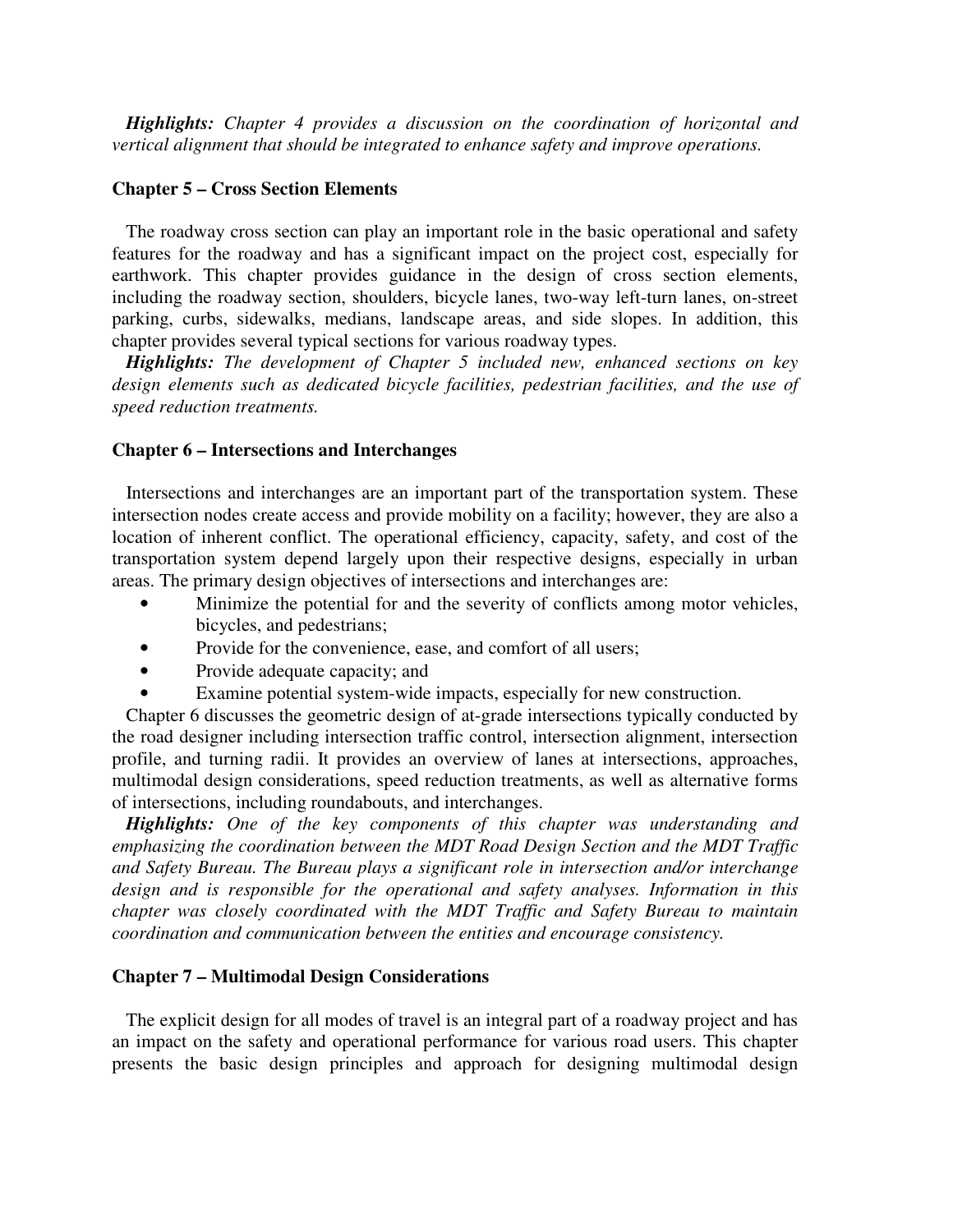elements, including pedestrian facilities, bicycle facilities, shared used paths, crossing treatments, and transit facilities. This chapter emphasizes the need to coordinate with the Traffic and Safety Bureau and Planning Division to obtain an understanding of local plans, operational and safety aspects, as well as the traffic engineering design elements for signing and pavement markings associated with the multimodal design.

 *Highlights: Chapter 7 was a new chapter and provided a toolbox of multimodal design treatments for bicycles, pedestrian, and facilities, as well as crossings. Each treatment described provides different levels of separation. The chapter emphasized the need for designers to consider the level of separation that appeals to a wide variety of users based on the project context and future vision of the facility.* 

# **Chapter 8 – Urban Design Considerations**

 Chapter 8 is intended to provide design guidance for urban facilities including local streets, collectors, and arterials. The design approach described in this chapter considers various transportation modes and addresses how a designer can effectively integrate vehicles, pedestrians and bicycles into the urban environment. This chapter will:

- Reference the tools and urban design considerations described in Chapter 7,
- Provide additional information on urban intersections to expand on Chapter 6,
- Apply the basic roadway design principles documented in Chapters 3, 4, and 5, and
- Introduce drainage topics that are further discussed in Chapter 11.

 *Highlights: Chapter 8 was a new chapter in the RDM. While traditionally many of the MDT projects may have been focused in primarily rural areas, this chapter provided an opportunity to highlight some of the unique urban design features.* 

### **Chapter 9 – Roadside Safety**

 The ideal roadway would be free of obstructions or other hazardous conditions within the entire highway right-of-way. However, this may not be practical because of economic, environmental, or drainage factors. Chapter 9 presents the design principles and guidance for roadside safety. This includes information on clear zone distances, which are designed to adequately provide a clear recovery space for the majority of drivers who run off the road. This chapter also provides criteria for the use of roadside barriers, median barriers, breakaway devices, and impact attenuators where providing the clear zone is not practical.

 *Highlights: One of the key components of Chapter 9 was updating the information to be consistent with the most recent version of the AASHTO Roadside Design Guide (AASHTO Roadside 2011)).* 

## **Chapter 10 – Work Zone Traffic Control**

 Traveling through a construction zone can be difficult and confusing to drivers. A wellplanned traffic control plan can alleviate many of these difficulties and confusions. This chapter provides information for the road designer to develop a safe and well-conceived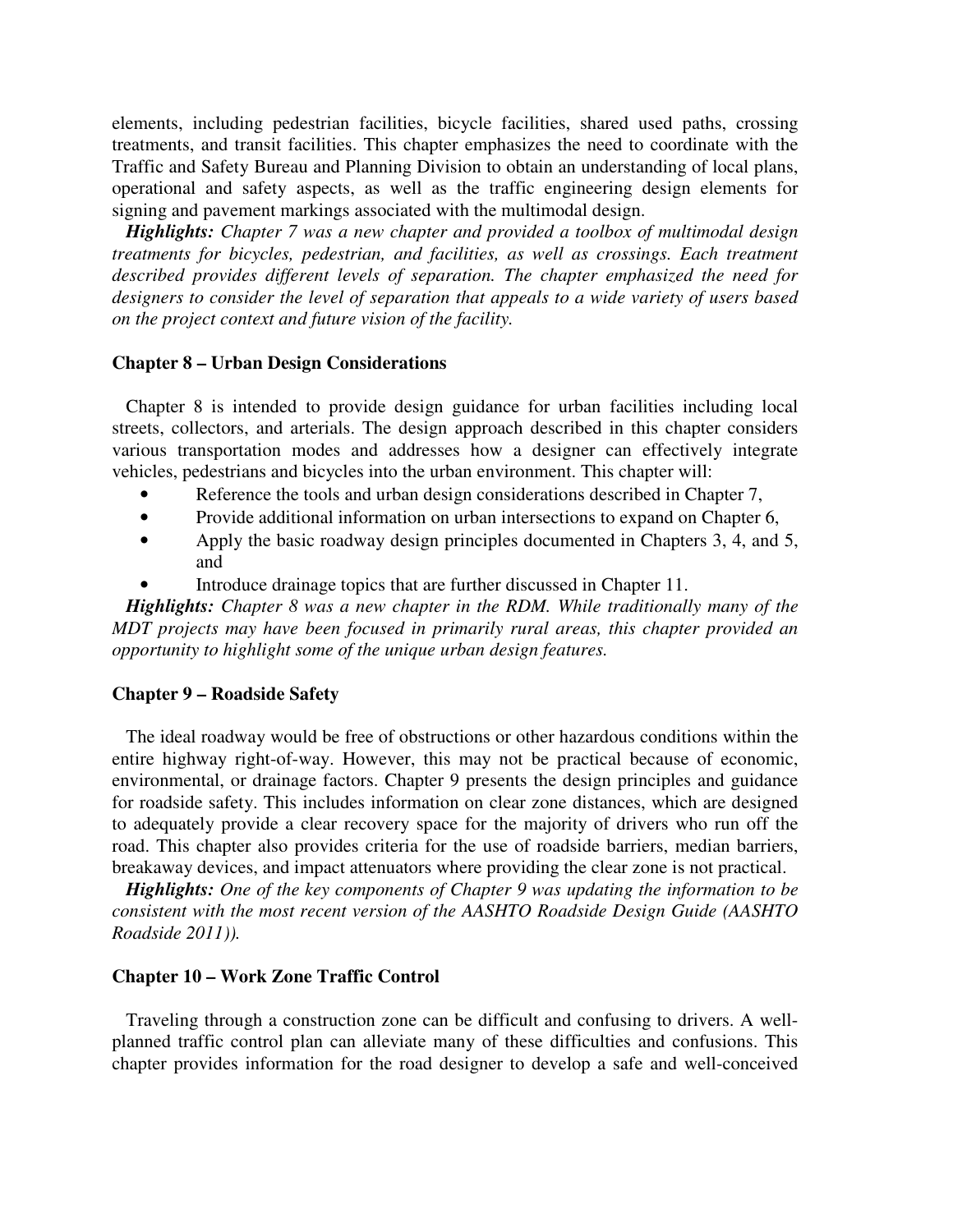transportation management plan including construction options, geometric design of crossovers and detours, and roadside safety through construction zones.

 *Highlights: Chapter 10 relied heavily on referencing the other chapters for specific design information and understanding how that would be integrated into the work zone traffic control. One of the key elements of this chapter was understanding the design coordination that takes place and confirming this process with MDT's current practice.* 

# **Chapter 11 – Drainage and Irrigation Design**

 Chapter 11 presents principles and criteria for the design and consideration of drainage facilities in collaboration with the roadway design; including:

- culverts,
- special-purpose large culverts,
- storm drains,
- roadside drainage,
- miscellaneous drainage facilities,
- irrigation facilities, and
- encasement pipes.

 The development of Chapter 11 was coordinated closely with the MDT Hydraulics Manual and the MDT Permanent Erosion and Sediment Control (PESC) Design Guidelines to provide consistency to designers in these references.

 *Highlights: This chapter was closely coordinated with the MDT Hydraulics Section which initiated productive discussions between the various departments. It was important to provide information that was useful and relevant to the road design designer and process.* 

#### **Chapter 12 – Plan Preparation**

 Chapters 1 through 11 provide the designer with uniform criteria and procedures for the geometric design of a highway facility. These roadway designs must be incorporated into the road plans so that they can be clearly understood by contractors, material suppliers, and construction personnel assigned to supervise and inspect the construction of the project. To provide this consistency, this chapter provides guidelines for the uniform preparation of contract plans including recommended plan sequence, drafting guidelines, plan sheet content and sample plan sheets.

 *Highlights: A unique attribute of Chapter 12 was receiving input from the MDT personnel that actually conduct the plan reviews and work with the designers on the final development of plan preparation.* 

# **Chapter 13 – Quantity Summaries**

 In addition to preparing clear and concise construction plans, the designer needs to compile an accurate estimate of the project construction quantities. This information leads directly to the Engineer's Estimate, which combines the computed quantities of work and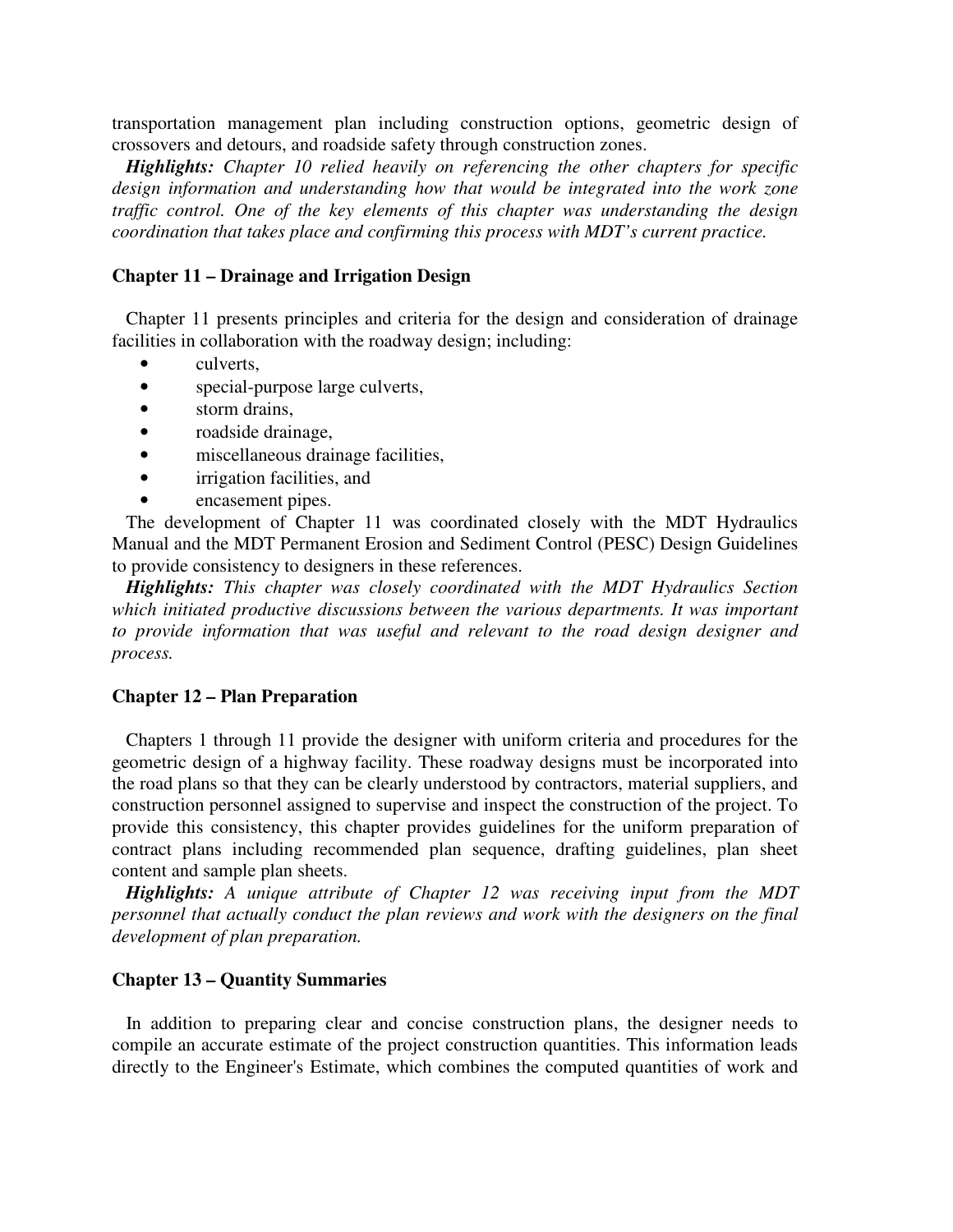the estimated unit bid prices. An accurate estimate of quantities is critical to prospective contractors interested in submitting a bid on the project. Chapter 13 presents detailed information on estimating quantities for highway construction projects.

 *Highlights: MDT emphasized that this is the most critical chapter for the RDM, in terms of what will be most often used and referenced by designers. The key objective was to update this chapter to be user/designer-friendly and provide useful guidance.* 

# **Chapter 14 – Specifications/Special Provisions/Detailed Drawings**

 Contractors, material suppliers, and MDT personnel assigned to supervise and inspect the construction of the project use the Standard Specifications for Road and Bridge Construction (Standard Specifications), Supplemental Specifications, Special Provisions and the MDT Detailed Drawings to assist them in the project design and construction. Chapter 14 describes the purpose of the specifications, special provisions and detailed drawings, as well as presents the guidelines for preparing Special Provisions.

 *Highlights: Chapter 14 outlines the additional design information that is required and consistently referenced during a design project.* 

# **Appendices**

 The purpose of the RDM is to provide uniform design practices for design teams preparing contract plans for projects involving MDT facilities. While the majority of the information can be found in the design manual chapters, additional design definitions, details, guidance, and example calculations are provided in the appendices. The appendices are separated into two parts:

- Part I: Appendices  $A H$  consist of additional chapter content which includes supplemental design guidance, detailed equations and descriptions associated with various manual chapters.
- Part II: Appendices I M consist of example calculations for designers to reference during project computations.

 *Highlights: The appendices were developed to provide supplemental information associated with specific chapters and provide actual design examples that designers could reference. The examples may also be used as training tools for new designers.* 

### **Geometric Design Standards**

 The MDT Geometric Design Standards provide design criteria summary tables for the geometric design of MDT rural and urban facilities. Chapter 2 outlines the basic design controls for the criteria presented in this document. The selection of design values depends on the functional classification of the highway facility, which is provided in Chapter 2. .

 *Highlights: While this was previously part of the RDM chapter content, these standards are now a stand-alone document separate from the RDM, but consistently referenced. These standards were updated to reflect consistent design criteria for each type of MDT facility for both rural and urban areas. The standards were also updated to reflect a*